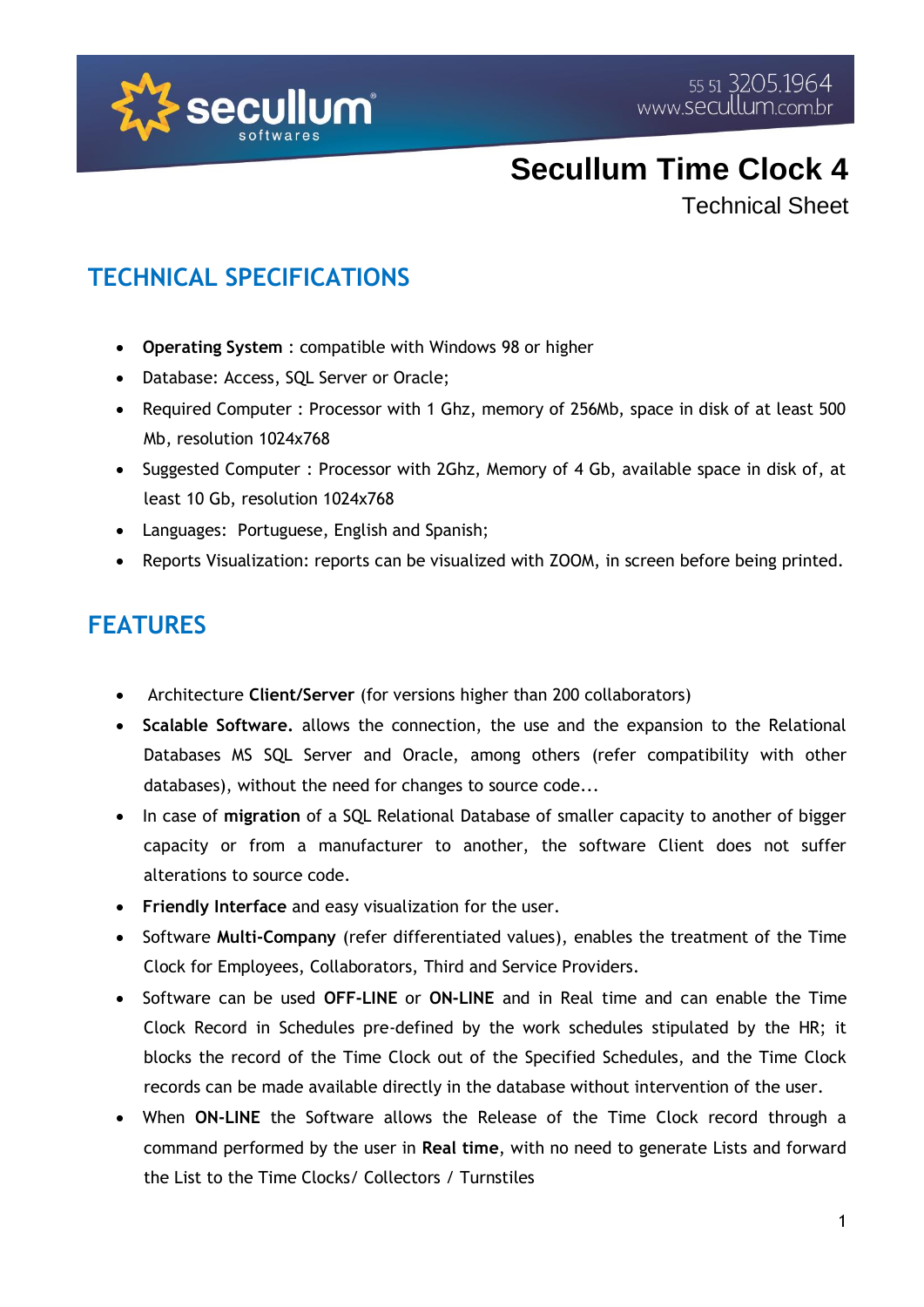

Technical Sheet

- The License to Use allows the use of Client software **without restriction to the number of work stations.**
- The Software foresees the use of the Time Clock for up to 200 persons, allowing an extension for 1,000 , 10,000 **or unlimited quantity of persons**.(refer different values)
- In case of more than one company to be registered in the same database, the number of people regarding the license is not cumulative
- **The versions for more than 200 people** dispense periodically database maintenance (version for up to 200 people requires annual database optimization)
- The Software allows **Cyclical or Monthly Scales**, Exchange of Scales, and Exchange of Schedules and restricts the Time Clock record according to these exchanges.
- The software stores historical Monthly Scales;
- The software allows **different scales** of schedules, such as 12x36 (works 12 hours and 36 hours off), 6x2, 6x1, Administrative Scales and scales of Watchers.
- It allows the printing of table of monthly scale blank or completed;
- The Software allows up to 4 **Flexible Schedules** per Employee (without restraint of the record of the Point), **Rigid Type Schedules** (With restriction of the Time Clock Record within the tolerances specified in the Schedule) and **Movable Type Schedules** or Flexible Meals (without restraint of the Time clock record). It is noteworthy that there are certain schedules that, being congruent do not resolve correctly the clocks in allocation
- The Software allows specific rules for differentiated classes of Collaborators, Third or Service Providers.
- The Software allows the **Reports generation in file** and visualization in other work stations without the need to install the software Client in these stations, only some viewer report can be installed
- The Software generates **Log information** on the activities performed in the system for later audit on the Database
- The Software allows the **Processing of Overtime, Absences and Delays, Exceptions and Anomalies,** directly into the Time Card displayed on Screen, allowing viewing the complete Period of the Time Clock and its Markings made, as well as the Schedule stipulated for the days in the Period.
- The Software handles the **Time Bank** with several configurations.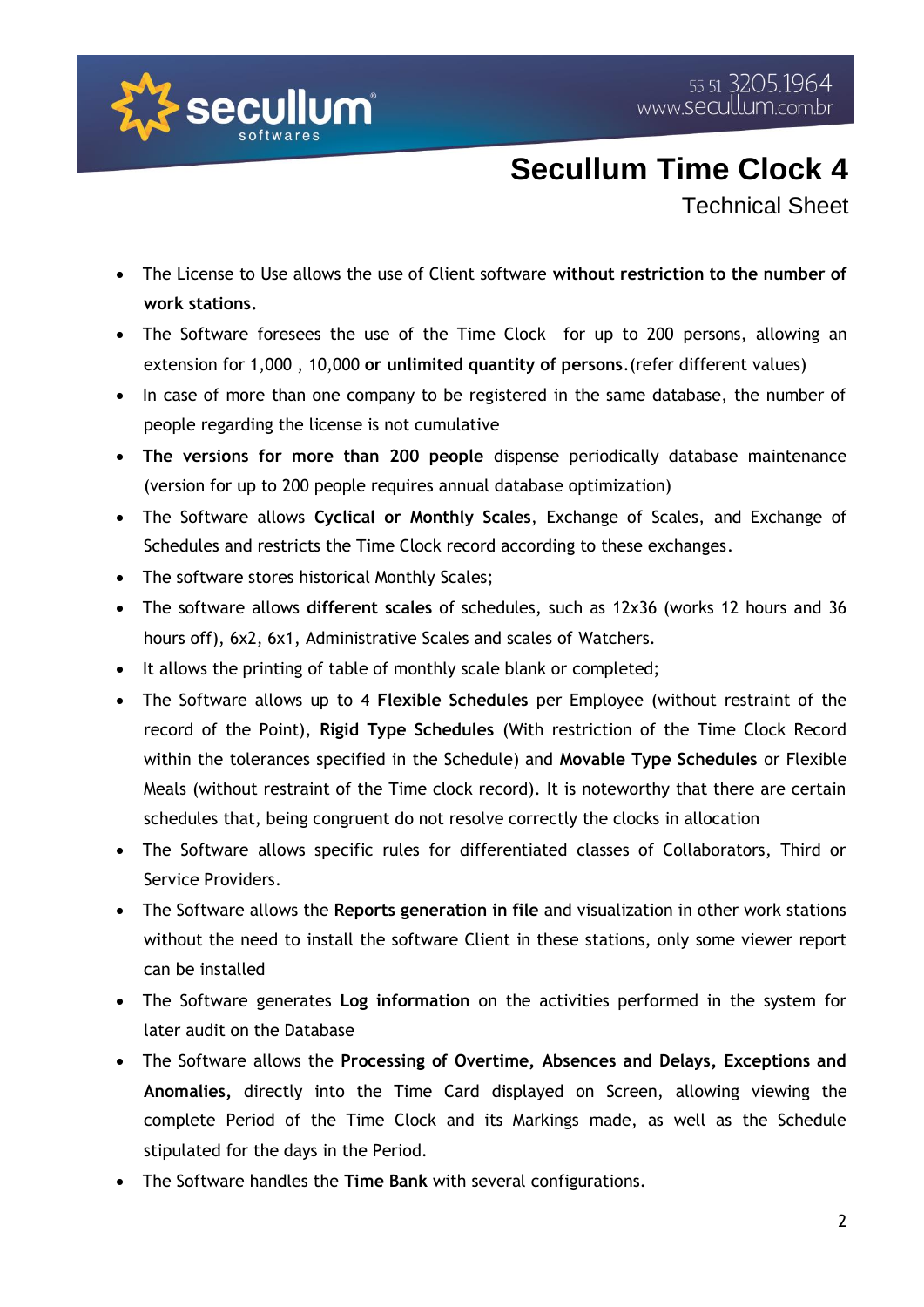

Technical Sheet

- The Software allows the processing of The Time Bank configurable for any time interval (weekly, monthly, quarterly, etc. .).
- The Software allows To Pay for the Hours of The **Positive Time Bank** in Hours, while respecting the due percentages and offers the updated extracts and positions
- The software allows you to treat any type of event for quantities or values by providing such information in the form of extract or summarized in the Time Card
- The Software enables to deal with the **Absent and Present** identifying the Absent according to his/her Workday.
- It allows the treatment of **temporary badges** in a simplified form, with validity period.
- **Automatic expiration** of the temporary badge after the use of the definite badge, even if before the expiration date provided
- Allows the programming of **Extras, Holiday and Sick leave.**
- It allows the **treatment of the findings** and successes in Individual or Collective Form, by Location, Department or Shift.
- With a definition of tolerances for the Time Clock-in/out, day off scale, justifications, working hours, holidays, set of events and interface for the payroll **entirely within parameters,** allowing the generation of files in TXT format
- It allows a differentiated **Parameter** by Collaborator, Server, Service Provider, Organizational Structure and Company
- It allows to organize people into **Organizational Structures** (Boards, Superintendents, Coordination, Departments, Sections, Sectors, etc.) up to ten levels;
- Beyond the organizational Structure, it allows to organize people through Department, Function, and two other classifications **within parameters;**
- It allows **easy configuration** of the Time Clock Mirror **layout** to be exhibited and the information contained in it.
- It allows to **Capture the Collaborators Photograph** with any WEB CAMERA or selection of file;
- The Software has the complete **Control of the Hours and Extras**, differentiating and identifying when the following DAY is a HOLIDAY or REST, so on the days that the employee enters at 10:00 PM and leaves at 05:00 AM the system differentiates the Overtime Percentage from 00:00 AM and Before 00:00.